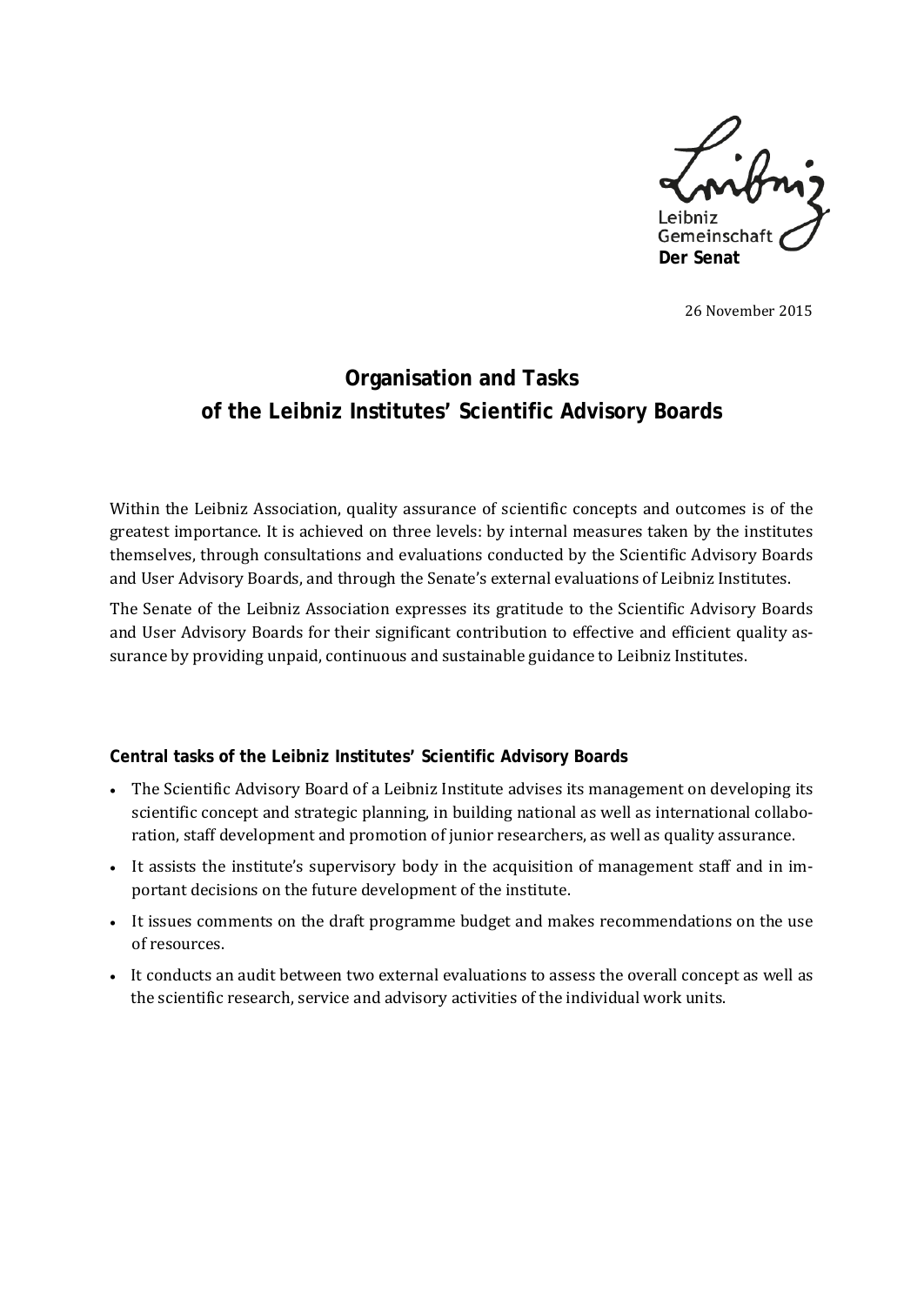#### **Organisation and procedures**

- Status and mission of the Scientific Advisory Board should be clearly defined in the organisational regulations of each Leibniz Institute.
- The chairperson of the Advisory Board is to be represented in the supervisory body of the Leibniz Institute in an advisory capacity.

# **Composition of the advisory board**

- Members of the Scientific Advisory Board should be internationally-recognised, active scientists and academics from Germany and abroad who are able to exercise this role free from conflicts of interest.
- The composition of the board should reflect the scientific core areas and, if applicable, the user environment of the institute. Additional User Advisory Boards can be instituted if necessary.

# **Appointment procedures for board members**

- Advisory board members are to be appointed by the Supervisory Board.
- The management of the institute and members of the Scientific Advisory Board or the User Advisory Board should be invited to make proposals for appointments of new board members.
- Depending on the size and scope of the institute's work, an Advisory Board is to comprise between six and twelve members.
- As a rule, the members of the Scientific Advisory Board or the User Advisory Board are appointed for a limited four-year term. It should be possible to re-elect each member for one additional term.
- To safeguard the wealth of experience represented on the Advisory Board for the long term, the board members' terms should overlap so that new board members can benefit from the expertise of seasoned members.

# **Board meetings**

- The advisory boards of the Leibniz Institutes should meet at least once a year and record their findings and recommendations in summary minutes of the meeting. The board meetings can be conducted in German or English.
- Depending on the composition of the advisory boards, the minutes may be written in German or in English. As a rule, audit reports should be available in German. English is a good choice, however, if the external evaluation is to be conducted in this language, since the summary minutes of the board meetings as well as the audit report will become part of the written evaluation document as attachments.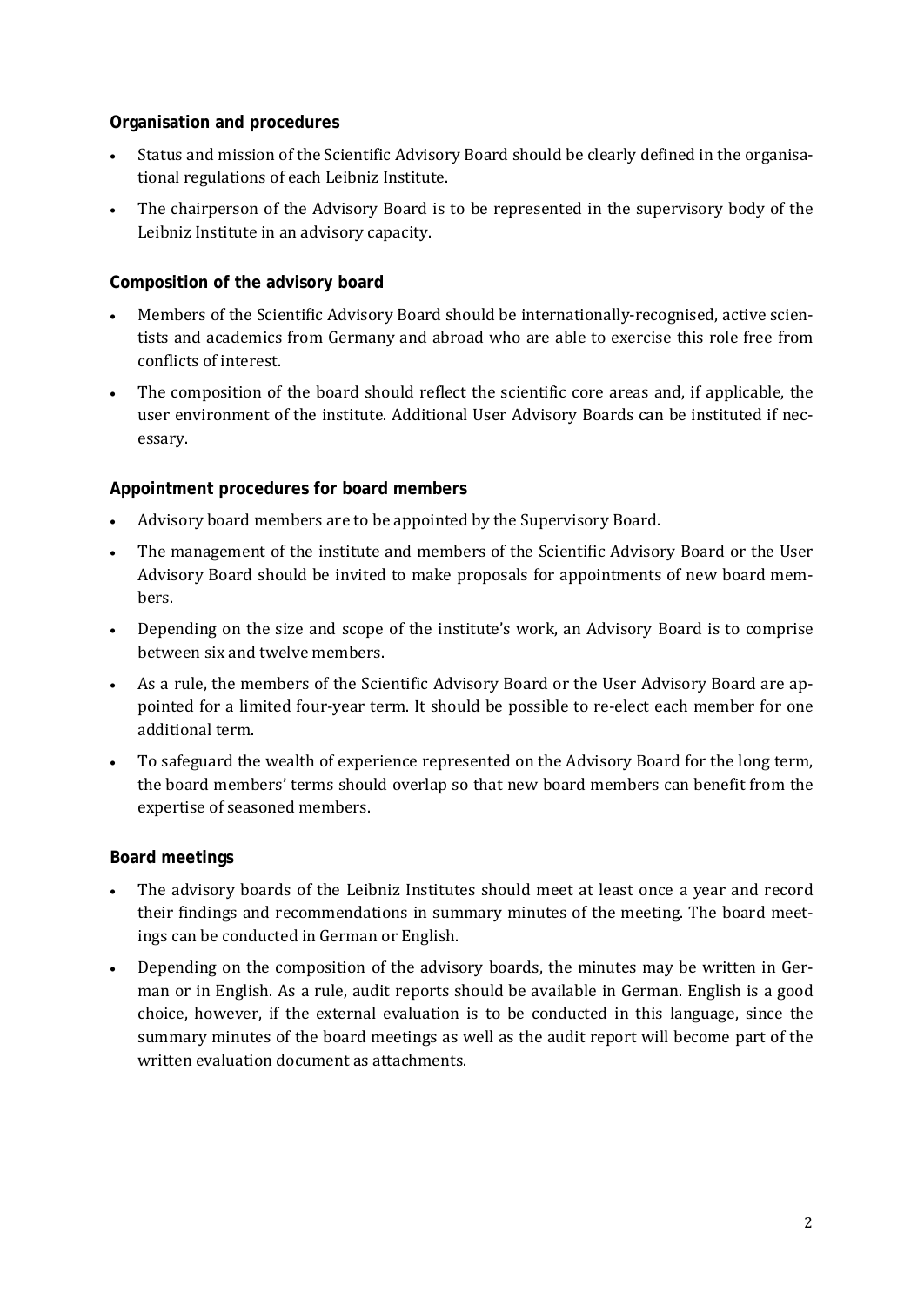#### **Information on the audit**

#### **OBJECTIVE**

The audit is to give the Scientific Advisory Board an overall impression of the Leibniz Institute. The objective is to provide the management as well as the supervisory body with guidance and recommendations for strategy and future development.

# TIMING

The audit should be conducted at a point in time that is neither too soon after the previous evaluation nor too far ahead of the next external evaluation. If an external evaluation is scheduled early, only three or four years after the previous one, the advisory board is to accompany the Leibniz Institute according to the individual situation, which might mean that a comprehensive audit is not necessary at all.

#### IMPLEMENTATION

In preparing and conducting the audit, the advisory board should follow the basic principles for the evaluation of Leibniz Institutes (see 'Evaluation Procedure Basic Principles', Appendix 3).

- Leibniz Institutes should consult with the Advisory Board to provide basic information in the form of written documentation (if applicable, in electronic format).
- It is advisable to hold talks with the management and employees in the various work units to further elaborate on this information. Convenient formats are short presentations or poster sessions.
- Any evaluations of individual work units that have been documented at earlier advisory board meetings can be used and incorporated into the audit report.
- If the institute has a User Advisory Board, it is recommended to take its assessments into account, as well.

# AUDIT REPORT

The Advisory Board should create an audit report that documents opinions and recommendations for the future development and implementation of the overall concept, strategic planning as well as the performances of the individual work units. For this purpose, the Advisory Board could follow the outline of the 'Guidelines for Creating an Audit Report' below.

The Advisory Board should first submit the audit report to the management, which will add any necessary comments, and then forward it to the Supervisory Board.